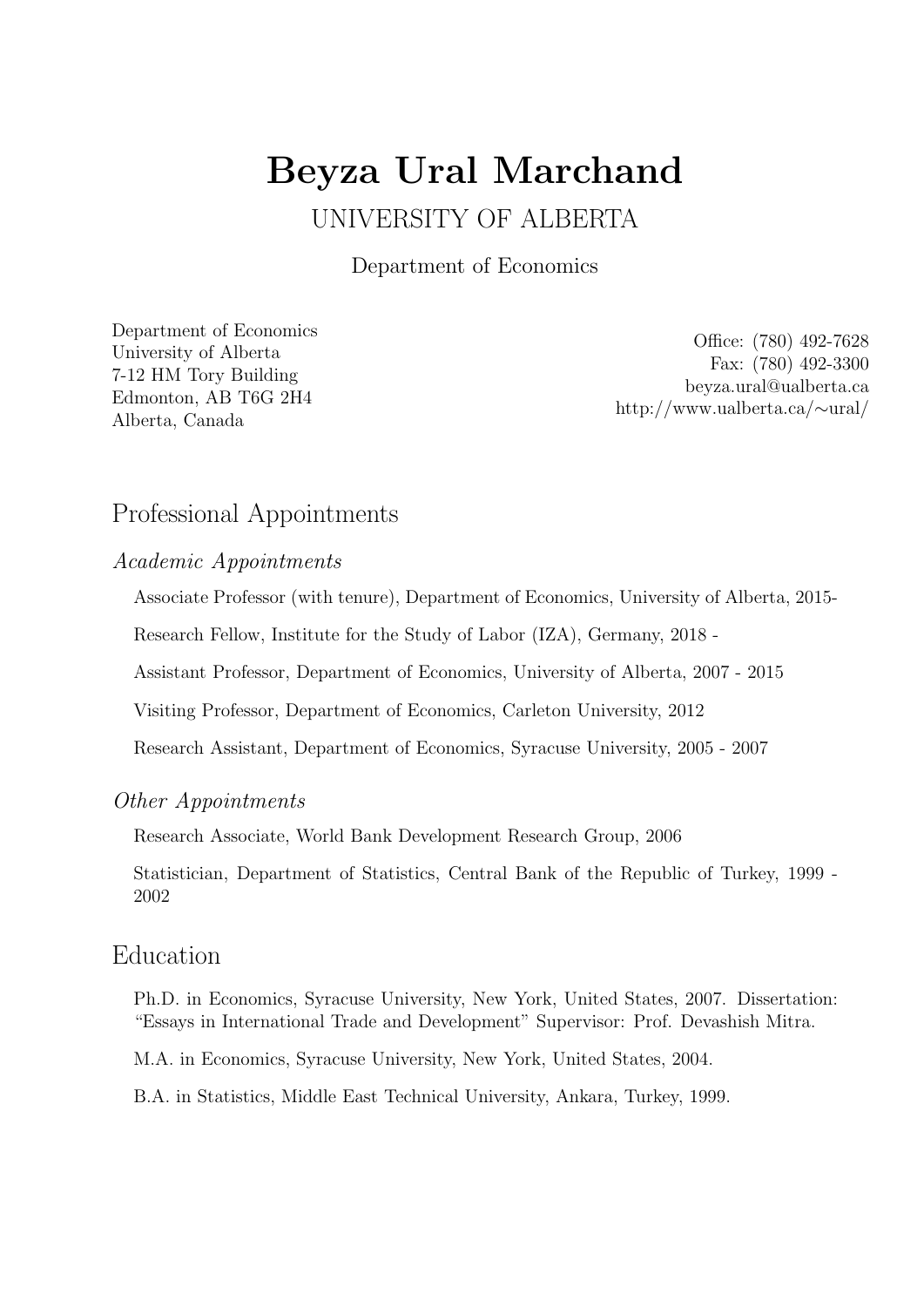# Areas of Specialization

Development Economics, International Trade, Applied Microeconomics

# Publications

#### Articles in Peer-Reviewed Journals

"Macroeconomic Conditions and Child Schooling in Turkey," (with Pinar Gunes), Labour Economics, 2020, 63(C), 101809.

"Inequality and Trade Policy: Pro-Poor Bias of Contemporary Trade Restrictions," Review of Income and Wealth, 2019, 65(S1), 123-152.

"Food for Fuel: The Effect of U.S. Energy Policy on Indian Poverty" (with Ujjayant Chakravorty and Marie Hubert), Quantitative Economics, Econometric Society, 10(3), 2019, 1153-1193.

"How does International Trade affect Household Welfare?," IZA World of Labor, 2017: 378.

"Market Structure, Imperfect Pass-Through and Household Welfare in Urban China," (with Han, Jun, Runjuan Liu, and Junsen Zhang), Journal of International Economics, 100, 2016, 220-232.

"Privatization in China: Technology and Gender in the Manufacturing Sector," (with Ana Dammert), Contemporary Economic Policy, 33(2), 2015, 250-264.

"Does the Quality of Electricity Matter? Evidence from Rural India," (with Ujjayant Chakravorty and Martino Pelli), Journal of Economic Behavior & Organization, 107, 2014, 228-247.

"The Effect of Parental Labor Supply on Child Schooling: Evidence from Trade Liberalization in India," (with Ray Rees and Ray Riezman), Review of Economics of the Household, 11(2), 2013, 151-173.

"Tariff Pass-Through and the Distributional Effects of Trade Liberalization," Journal of Development Economics, 99(2), 2012, 265-281.

"Inter-Industry Gender Wage Gaps by Knowledge Intensity: Discrimination and Technology in Korea," (with William C. Horrace and Jin Hwa Jung), Applied Economics, 41(11), 2009, 1437-1452.

"Indian Manufacturing: A Slow Sector in a Rapidly Growing Economy," (with Devashish Mitra), The Journal of International Trade and Economic Development, 17(4), 2008, 525- 559.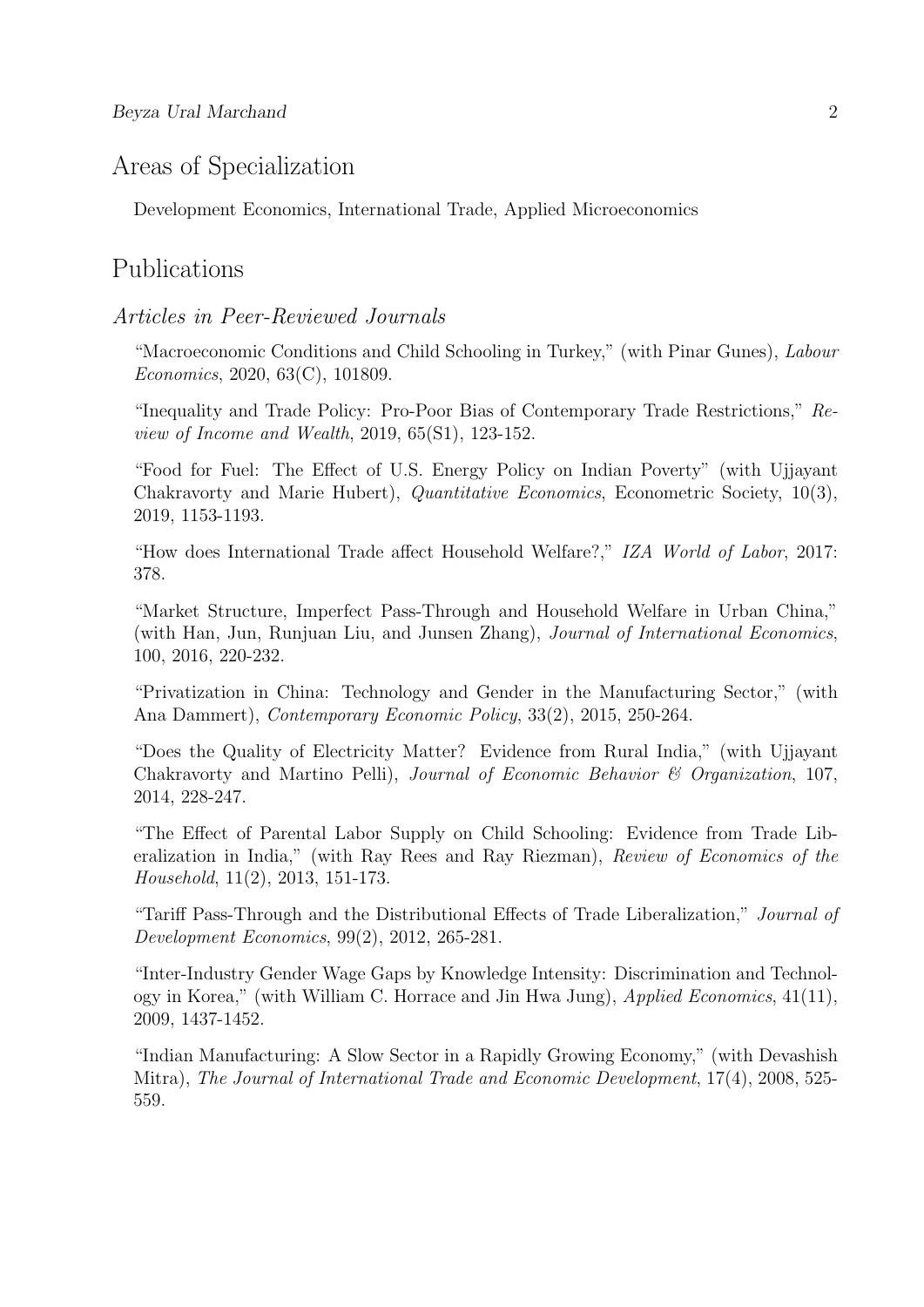"Trade Liberalization, Labor Market Institutions and Poverty Reduction: Evidence from Indian States," (with Rana Hasan and Devashish Mitra), The Brookings Institution, India Policy Forum, 3(1), 2007, 71-122.

"Seasonal Adjustment Methods: An Application to Turkish Monetary Aggregates," (with Oguz Atuk), Central Bank Review, 2002, 21-39.

#### Chapters in Edited Books

"Oceans and the Energy Market," in Ivar Ekeland et al., eds., (with Ujjayant Chakravorty and Marie Hubert), The Ocean as a Global System, Eska Publishing, 2012, 70-91.

"Trade Liberalization," in The Encyclopedia of Business in Today's World, Volume 4, Sage Publications, 2009, 1594-1595.

#### Commentary and Policy Papers

"Does an Increase in Imports Improve the Well-being of Poorer Individuals?", IZA World of Labor, February, 2018.

# Working Papers and Work in Progress

"Employment Adjustments to Increased Imports: Evidence from a Developing Country".

"Trade, Skills and Technology: Intergenerational Mobility and Export Expansion in Vietnam," (with Devashish Mitra and Hoang Pham)

"Price Shock and Child Health Outcomes: The Case of Cocoa Price Boom in Ghana". (with Philip Akude)

"Gender Wage-Productivity Differentials and Global Integration in China," (with Ana Dammert and Chi Wan), IZA Discussion Papers, No: 7159.

# Grants, Honors and Fellowships

Social Sciences and Humanities Research Council of Canada (SSHRC) Application Fund, Department of Economics, University of Alberta, 2020.

Endowment Fund for the Future: Support for the Advancement of Scholarship (EFF-SAS) Research Fund, University of Alberta, 2019.

Faculty of Arts Supplementary GRA Funding, University of Alberta, 2017.

Shastri Indo-Canadian Institute SSTSG Grant, 2017.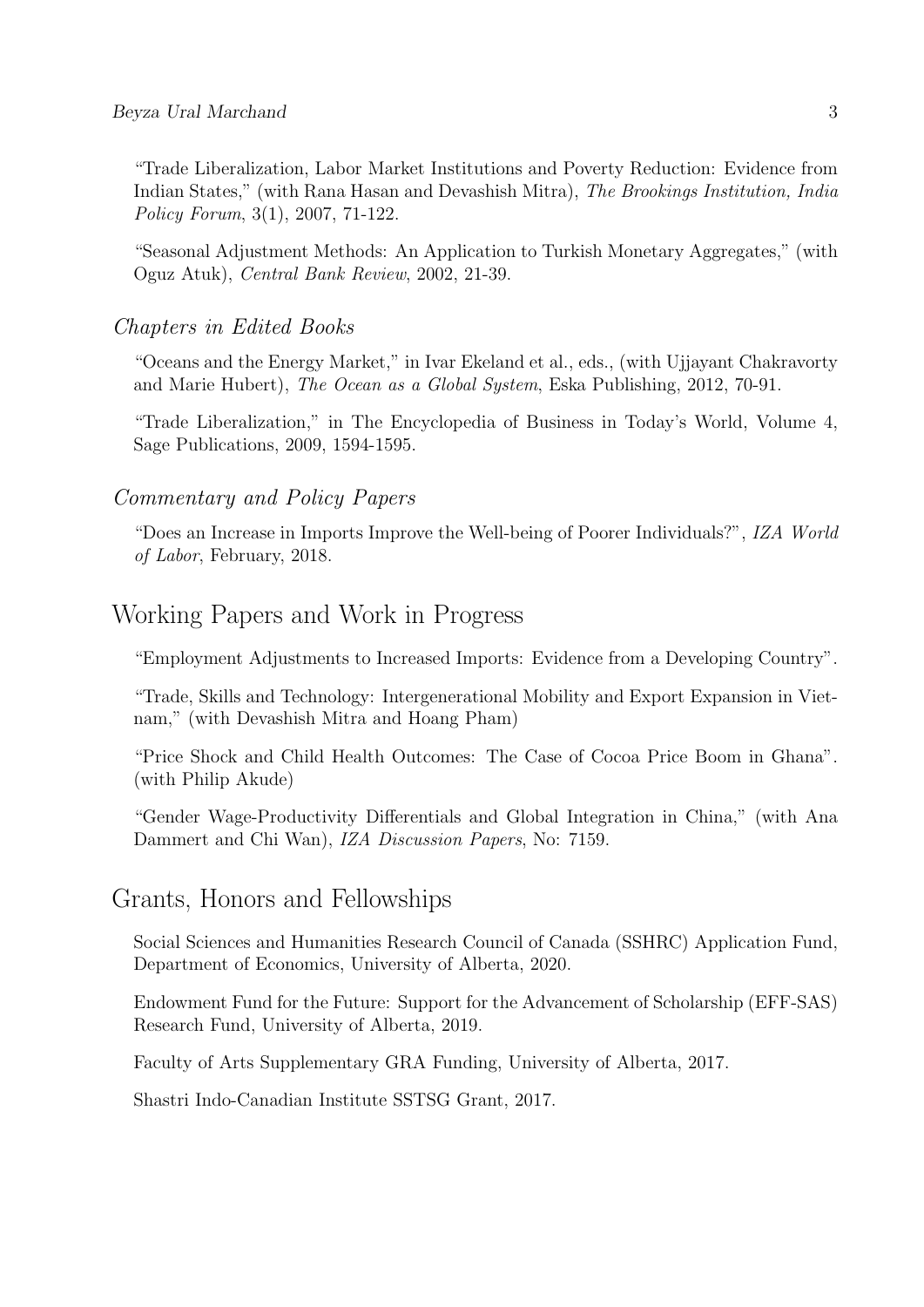Kule Institute for Advanced Study (KIAS), Partial Research Team Grant, Collaborator, 2016-.

Social Sciences and Humanities Research Council of Canada (SSHRC), Insight Development Grant, Principal Investigator, 2011-2014.

Killam Research Fund Conference Travel Grant, 2009 (Japan), 2016 (Germany).

Future Professoriate Grant for Teaching Associates, 2007.

Gerald B. and Daphna Cramer Research Assistantship, 2005-2007.

Geokjian Summer Research Grant, 2006.

Syracuse University Graduate Tuition Scholarship, 2002-2005.

Syracuse University Teaching Assistantship, 2002-2005.

Central Bank of the Republic of Turkey Graduate Fellowship, 2001-2003.

# Selected Presentations

#### Conferences and Seminars:

Department of Economics, Syracuse University (March 2020).

Southern Economics Association Meetings, Florida (November 2019).

InsTED Workshop: Advances in Theory and Empirics of Institutions, Trade and Economic Development, University of Nottingham, UK (September 2019).

Canadian Economic Association Meetings, Banff, Alberta (June 2019).

Western Economic Association International, Vancouver (June, 2018).

InsTED Workshop: Advances in Theory and Empirics of Institutions, Trade and Economic Development, Syracuse University (May 2018).

Empirical Investigations in Trade and Investment (EITI), Keio University, Tokyo, Japan (March 2018).

Department of Economics, Ryerson University (May, 2018).

IARIW-ICRIER Conference on "Experiences and Challenges in Measuring Income, Inequality, and Poverty in South Asia," New Delhi, India (November 2017).

Canadian Economic Association Meetings, St. Francis Xavier University, Antigonish, Nova Scotia (June 2017).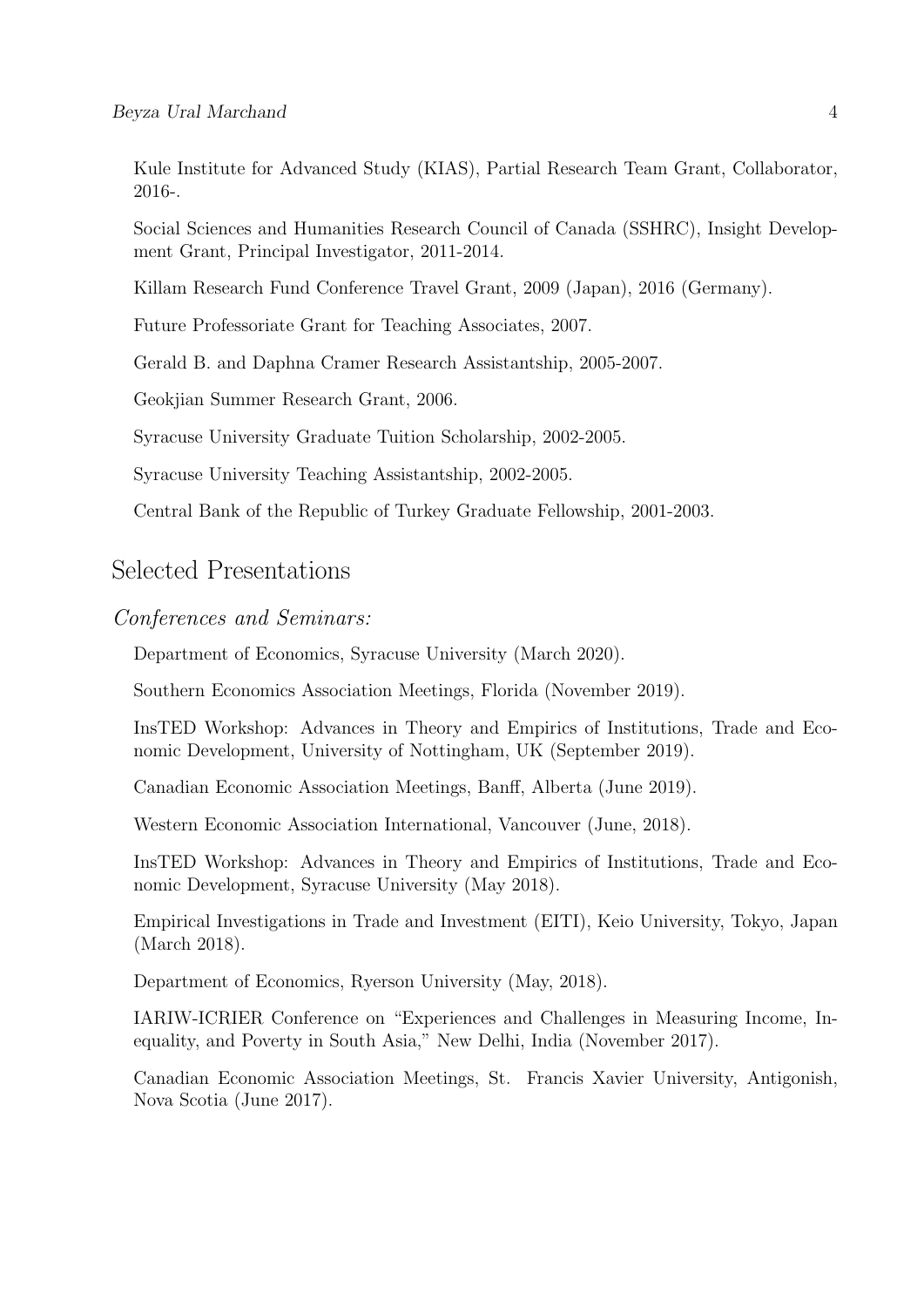International Association for Research in Income and Wealth (IARIW) General Conference in Dresden, Germany (August 2016).

Midwest International Trade Meetings, Pennsylvania State University, U.S. (October 2015).

Midwest International Trade Meetings, Indiana University-Purdue University, U.S. (May 2014).

Canadian Economic Association Meetings, HEC Montréal. (June 2013).

Department of Economics, Carleton University (October 2012).

Department of Economics, University of Ottawa (October 2012).

Canadian Economic Association Meetings, University of Calgary. (May 2012).

7th Annual Conference on Economic Growth and Development, Indian Statistical Institute, New Delhi, India. (December 2011).

Canadian Economic Association Meetings, Université Laval, Quebec City. (May 2010).

CESifo Area Conference on Global Economy, Munich, Germany (February 2010).

Department of Economics, University of Alberta, Edmonton (May 2010).

Midwest International Trade Meetings, Penn State University, U.S. (October 2009).

Western Economic Association International Pacific Rim Conference, Ryukoku University, Kyoto, Japan (March 2009).

Socio-Economic Forum, University of West Indies, Trinidad & Tobago (February 2008).

Midwest International Trade Meetings, Minneapolis, U.S. (April 2007).

Department of Economics, University of Alberta, Edmonton, AB, (February 2007).

Department of Economics, Kansas State University, Manhattan, KS, (January 2007).

Department of Agricultural Economics, Virginia Tech, VA, (January 2007).

Department of Economics, University of Tennessee, Knoxville, TN, (January 2007).

Department of Economics, Syracuse University, Syracuse, NY, (November 2006).

American Economic Association Meetings, Philadelphia, U.S. (January 2005).

Statistical Research Symposium, State Institute of Statistics, Ankara, Turkey (November 2001).

Second Congress of Statistics, Antalya, Turkey (May 2001).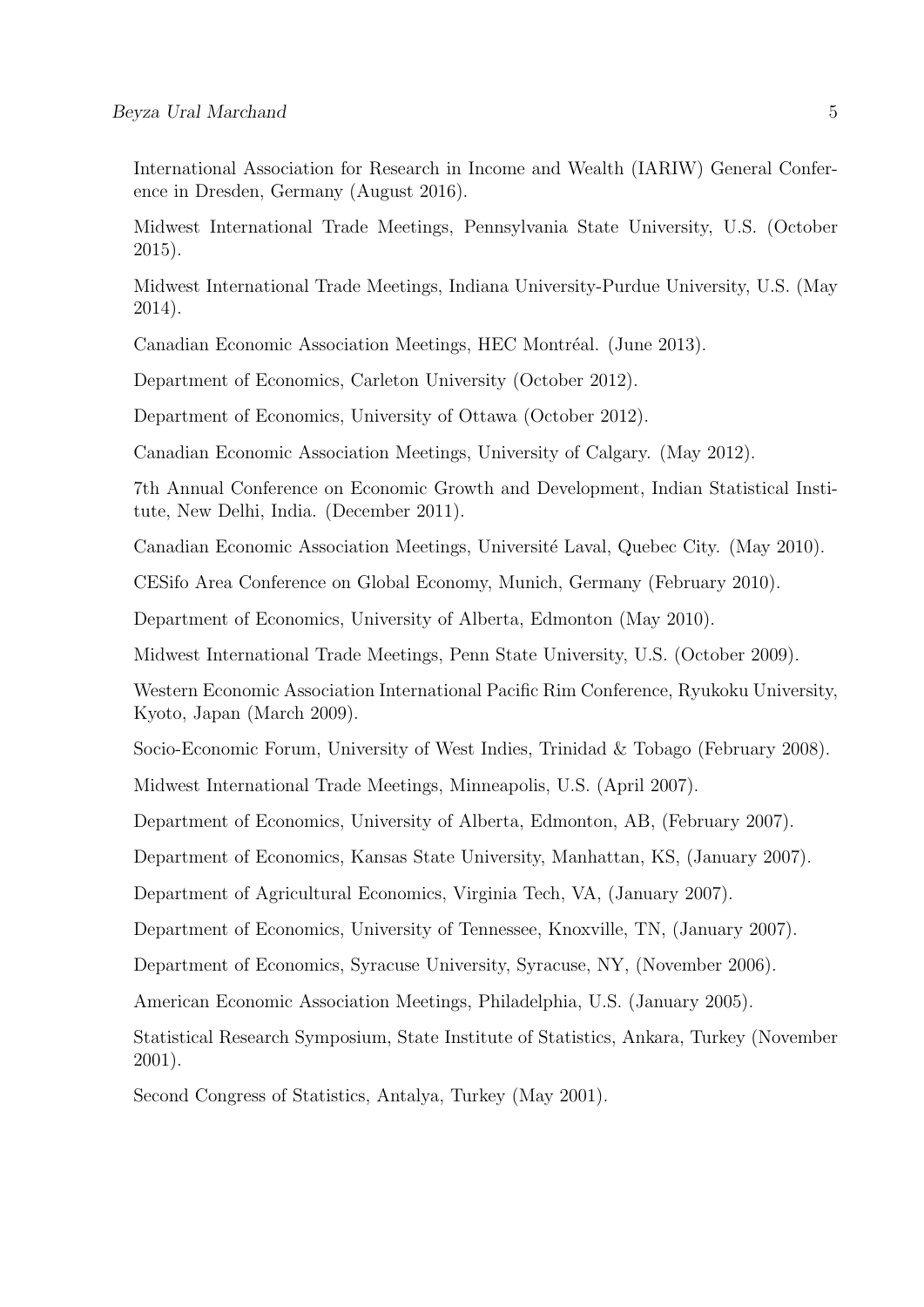#### Public and General Audience Lectures:

Global Power Shift: China and India, University of Alberta, Edmonton, Canada (May 2011).

International Week, University of Alberta, Edmonton, Canada (February 2009).

Central Bank of Republic of Turkey, Ankara, Turkey (April 2001).

#### Papers Discussed:

Western Economic Association International, Vancouver, Canada (June 2018); Empirical Investigations in Trade and Investment, Keio University, Tokyo, Japan (March 2018); Canadian Economic Association Meetings, Antigonish, Canada (June 2017); International Association for Research in Income and Wealth (IARIW) General Conference in Dresden, Germany (August, 2016); Canadian Economic Association Meetings, Montreal, Canada (June 2013); Canadian Economic Association Meetings, Calgary, Canada (2 Papers, June 2012); Canadian Economic Association Meetings, Quebec City, Canada (May 2010); Western Economic Association International Pacific Rim Conference, Ryukoku University, Kyoto, Japan (March 2009).

# Reviewer

#### Grants and Conferences

External Reviewer, Social Sciences and Humanities Research Council of Canada (SSHRC), 2018.

External Reviewer, National Science Foundation (NSF), United States, 2017.

Scientific Committee Member, Research in Economic Development Meetings (RECODE), University of Ottawa, 2013.

#### Other

Reviewer, International Economics, Feenstra and Taylor, MacMillan Publishing, 2019.

Reviewer, Comprehensive Examination in Development Economics, Department of Resource Economics and Environmental Sociology, University of Alberta, 2009.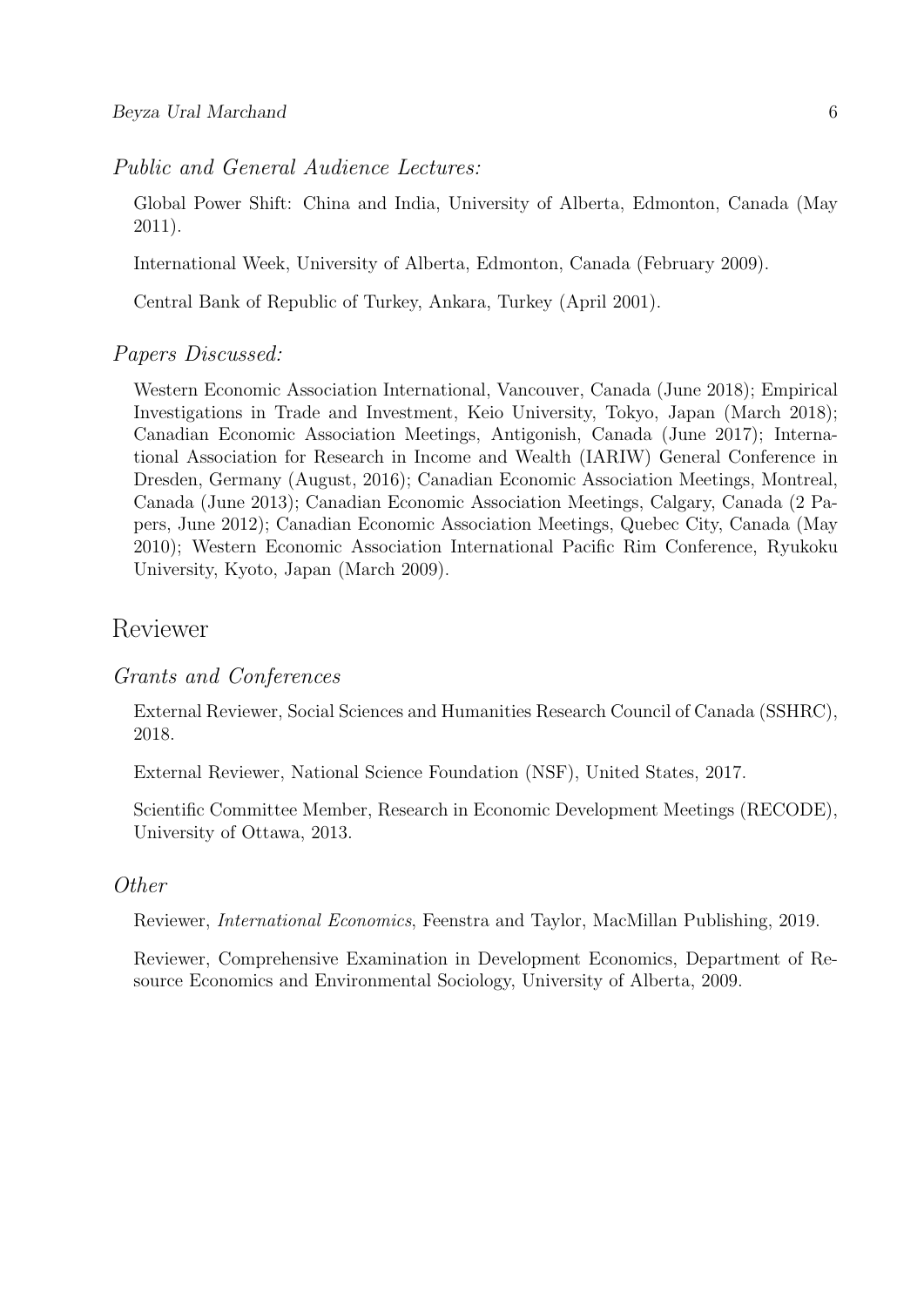# Student Supervision

#### Doctorate and Post-Doctorate Level:

Ph.D. Supervisor, Philip Akude (2020; First Placement: Economist, Alberta Ministry of Health)

Ph.D. Supervisor, Eldar Sehic (2015; First Placement: Economist, BC Ministry of Finance)

Ph.D. Supervisor, Samprita Chakraborty (Candidacy in June, 2016)

Ph.D. Co-supervisor (with Pinar Gunes), Himani Pandey (Candidacy in March, 2019)

Post-Doctorate, Co-Supervisor, Martino Pelli (2013; First Placement: Assistant Professor, University of Sherbrooke)

Ph.D. Dissertation Committee Member, Wei He (2011)

Ph.D. Dissertation External Examiner, Ayesha Ali (2016), University of Toronto

Ph.D. Dissertation External Examiner, Xuan Trung Hoang (2012), Department of Economics, Deakin University, Australia

#### Master's Level:

M.A. Thesis Supervisor, Eba Tefera (2017)

M.A. Thesis Supervisor, Gabriel Dzathor (2012)

M.A. Thesis Supervisor, Shu Yang (2010)

M.A. Thesis Second Reader: Matthew Nichols (2008), Hanxio Li, (2008), Guafon Hao (2009), Zhishu Zhang (2010), Adiba Sanjana (2011), Di Ma (2011), Qiongwen Cao (2012), Yuan Qu (2012), Qian Zhao (2013), Zhiyuan Zhao (2013), Wanlu Chang (2014), Shatila Rahman (2016), Yichen Li (2018), Celesta Mathew (2019).

#### Undergraduate Level:

Undergraduate Research Initiative, Supervisor, Sandrine Docgne Penlap (2013).

Roger Smith Undergraduate Research Supervisor, Patricia Elhatton-Lake (2008).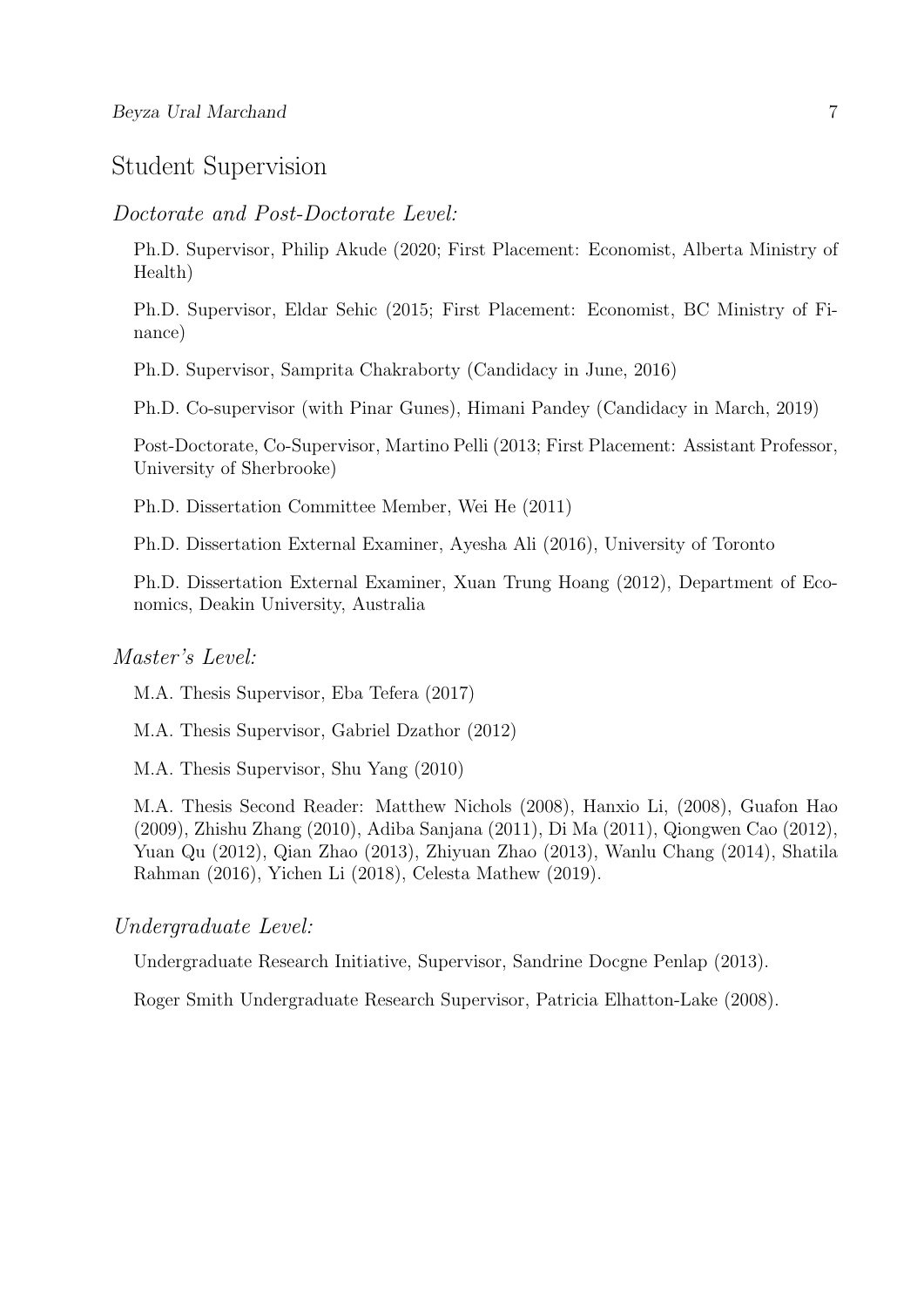# Teaching

Graduate Economic Development: University of Alberta, 2008-.

International Trade: Syracuse University and University of Alberta, 2006 -.

International Trade and Development: Carleton University and University of Alberta, 2011-.

Graduate Mathematics and Statistics Review: University of Alberta, 2009-2014.

Intermediate Microeconomics II: University of Alberta, 2007-2014.

Mathematics for Economists: University of Alberta, 2013.

# Referee

Canadian Journal of Economics (2); Canadian Journal of Agricultural Economics; Contemporary Economic Policy (5); Eastern Economic Journal; Economics and Politics (3); Energy Economics; Environment and Development; Indian Growth and Development Review (2); Journal of Applied Economics; Journal of Development Economics (7); Journal of Human Resources; Journal of Poverty; Journal of Political Economy; Review of International Economics; Review of Economics and Statistics; Review of World Economics; The Journal of Economic Inequality; The Journal of International Trade & Economic Development (2); The World Economy; Bulletin of Economic Research; World Development.

# University Service

Leadership Team Member, Faculty of Arts Signature Area "Understanding Labour & Work", 2020.

Academic and Grade Appeals Committee, Elected Member, Faculty of Arts, University of Alberta, 2019-2020.

Social Science Representative on Faculty Evaluation Committee (FEC), Elected Member, University of Alberta, Faculty of Arts, 2016-2017.

Research Committee, Chair, University of Alberta, Department of Economics, 2010-2011, 2016-2020.

Worldwide Universities Network (WUN), Member, Economics Steering Group, 2016-2018.

Graduate Appeals Committee, Member, University of Alberta, Department of Economics, 2016-2020.